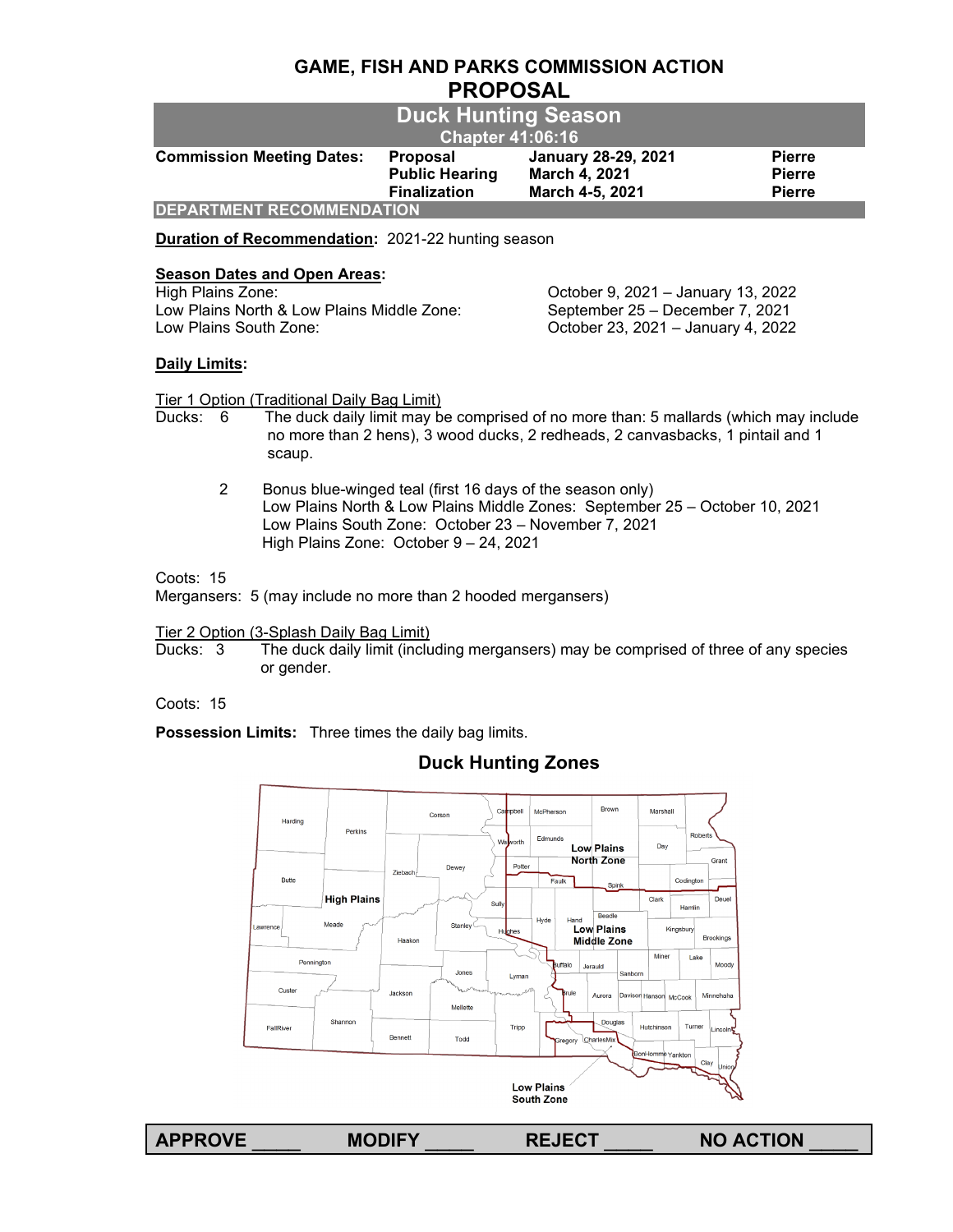## **Recommended changes from last year:**

- 1. During the first 16 days of the season an additional two blue-winged teal may be harvested in addition to the daily bag limit for the Tier 1 Option only.
- 2. Include mergansers in the daily bag limit of ducks for the Tier 2 Option only.

#### **SUPPORTIVE INFORMATION**

The recommended change is simply a clean-up to administrative rules for the implementation of the experimental options available to duck hunters.

| Year | Resident<br><b>Hunters</b> | Nonresident<br><b>Hunters</b> | <b>Ducks</b><br>Harvested |
|------|----------------------------|-------------------------------|---------------------------|
| 2015 | 11,994                     | 3,937                         | 213,745                   |
| 2016 | 10,533                     | 3,832                         | 185,105                   |
| 2017 | 10,557                     | 4,159                         | 189,320                   |
| 2018 | 10,271                     | 4,051                         | 175,822                   |
| 2019 | 11,295                     | 4,423                         | 229,110                   |

## **RESIDENT/NONRESIDENT CRITERIA**

- 1. The Issue
	- Duck hunter numbers in SD have been falling 3% per year on average since the mid 1990's. This loss of waterfowl hunters means an erosion of waterfowl hunting traditions and less support for waterfowl conservation and management. Through purchases of licenses, stamps and gear, waterfowl hunters contribute to perpetuating waterfowl by conserving their habitats. The goal of this experiment is to see if removing the barrier of having to identify ducks in flight can assist R3 efforts. Direct engagement of stakeholder's groups is planned, and a standard public comment process is anticipated. A comprehensive evaluation plan has been developed in cooperation with the National Flyway Council, USFWS, and the Nebraska Game and Parks Commission.
- 2. Historical Considerations Not Applicable
- 3. Biological Considerations
	- Because the experiment is limited to two states (SD/NE), and because the bag associated with the simplified license option is smaller than allowed under a regular limit, impact to species with reduced bags (e.g. pintail, scaup, canvasbacks) will be minimal. Cooperative monitoring efforts on harvest will continue throughout the experiment to assess whether negative impacts occur during the experiment.
- 4. Social Considerations
	- SDGFP and NGPC, and the University of Nebraska Lincoln recently completed a human dimensions survey of current and past duck hunters in each state. Highlights included 40% of respondents felt duck ID was difficult for them, 2/3 did not oppose the regulation experiment, and 25% would consider taking a mentee duck hunting if they could use the 3-splash option. Rigorous communications efforts are expected to garner support and promote the 3-splash opportunity. The main concerns from current hunters involved concern for species with reduced bags and the idea that in order to be a duck hunter you needed to know duck identification.
- 5. Financial considerations
	- If successful, increased revenue from both license sales and Federal Duck stamps would be realized. These funds could then be used to help sustain the North American Model for wildlife conservation.

|  | <b>APPROVE</b> | <b>MODIFY</b> | <b>REJECT</b> | <b>NO ACTION</b> |
|--|----------------|---------------|---------------|------------------|
|--|----------------|---------------|---------------|------------------|